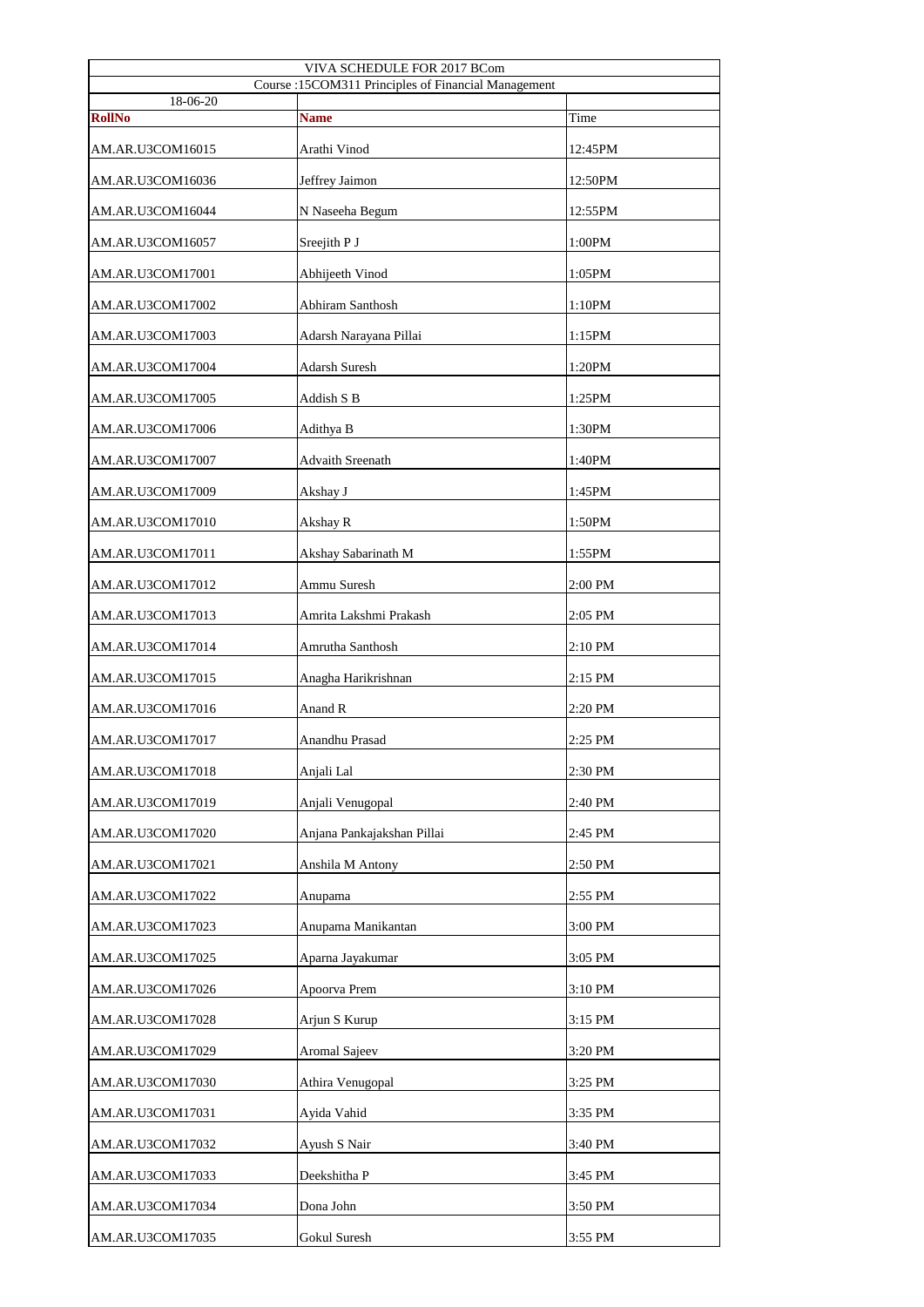| AM.AR.U3COM17036 | Gopukrishna S             | 4:00 PM |
|------------------|---------------------------|---------|
| AM.AR.U3COM17037 | Gowri Sankar U            | 4:05 PM |
| AM.AR.U3COM17038 | Harish V Nath             | 4:10 PM |
| AM.AR.U3COM17039 | Jofna J                   | 4:15 PM |
| AM.AR.U3COM17041 | Jubairiya B               | 4:20 PM |
| AM.AR.U3COM17042 | Jyothi P                  | 4:30 PM |
| AM.AR.U3COM17043 | Jyothis B Das             | 4:35 PM |
| AM.AR.U3COM17044 | Krishna Ashok Kumar       | 4:40 PM |
| AM.AR.U3COM17045 | Krupa K                   | 4:45 PM |
| AM.AR.U3COM17046 | M Devika                  | 4:50 PM |
| AM.AR.U3COM17047 | M Neethu                  | 4:55 PM |
| AM.AR.U3COM17048 | Malavika Sunil            | 5:00 PM |
| AM.AR.U3COM17049 | Mayuri Krishna K          | 5:05 PM |
| AM.AR.U3COM17050 | Midhin T S                | 5:10 PM |
| AM.AR.U3COM17051 | Mohammed Roshan N         | 5:15 PM |
| AM.AR.U3COM17052 | Nethra B                  | 5:25 PM |
| AM.AR.U3COM17053 | P Anantha Krishnan        | 5:30 PM |
| AM.AR.U3COM17054 | Parvathy Devi Antharjanam | 5:35 PM |
| AM.AR.U3COM17055 | Prateek P Kurup           | 5:40 PM |
| AM.AR.U3COM17056 | <b>Raghav Dinesh</b>      | 5:45 PM |
| AM.AR.U3COM17057 | Rahul S Kumar             | 5:50 PM |
| AM.AR.U3COM17058 | Rakhi Raj                 | 5:55 PM |
| AM.AR.U3COM17059 | Reshmi Raj                | 6:00 PM |
| AM.AR.U3COM17060 | Rohit S Kumar             | 6:05 PM |
| AM.AR.U3COM17061 | <b>Rohith Raveendran</b>  | 6:10 PM |
| AM.AR.U3COM17062 | Sai S                     | 6:20 PM |
| AM.AR.U3COM17063 | Sandra Sumam D S          | 6:25 PM |
| AM.AR.U3COM17064 | Siddarth P                | 6:30 PM |
| AM.AR.U3COM17065 | Sneha Ajith               | 6:35 PM |
| AM.AR.U3COM17066 | Sreekutty U               | 6:40 PM |
| AM.AR.U3COM17067 | V R Parameswaran          | 6:45 PM |
| AM.AR.U3COM17068 | V Venkatesh Shenoi        | 6:50 PM |
| AM.AR.U3COM17069 | Varna Mary George         | 6:55 PM |
| AM.AR.U3COM17070 | Varsha S Unnithan         | 7:00 PM |
| AM.AR.U3COM16028 | Dhanush Devaraj           | 7:05 PM |
| AM.AR.U3COM16031 | Gokul Dev BS              | 7:10 PM |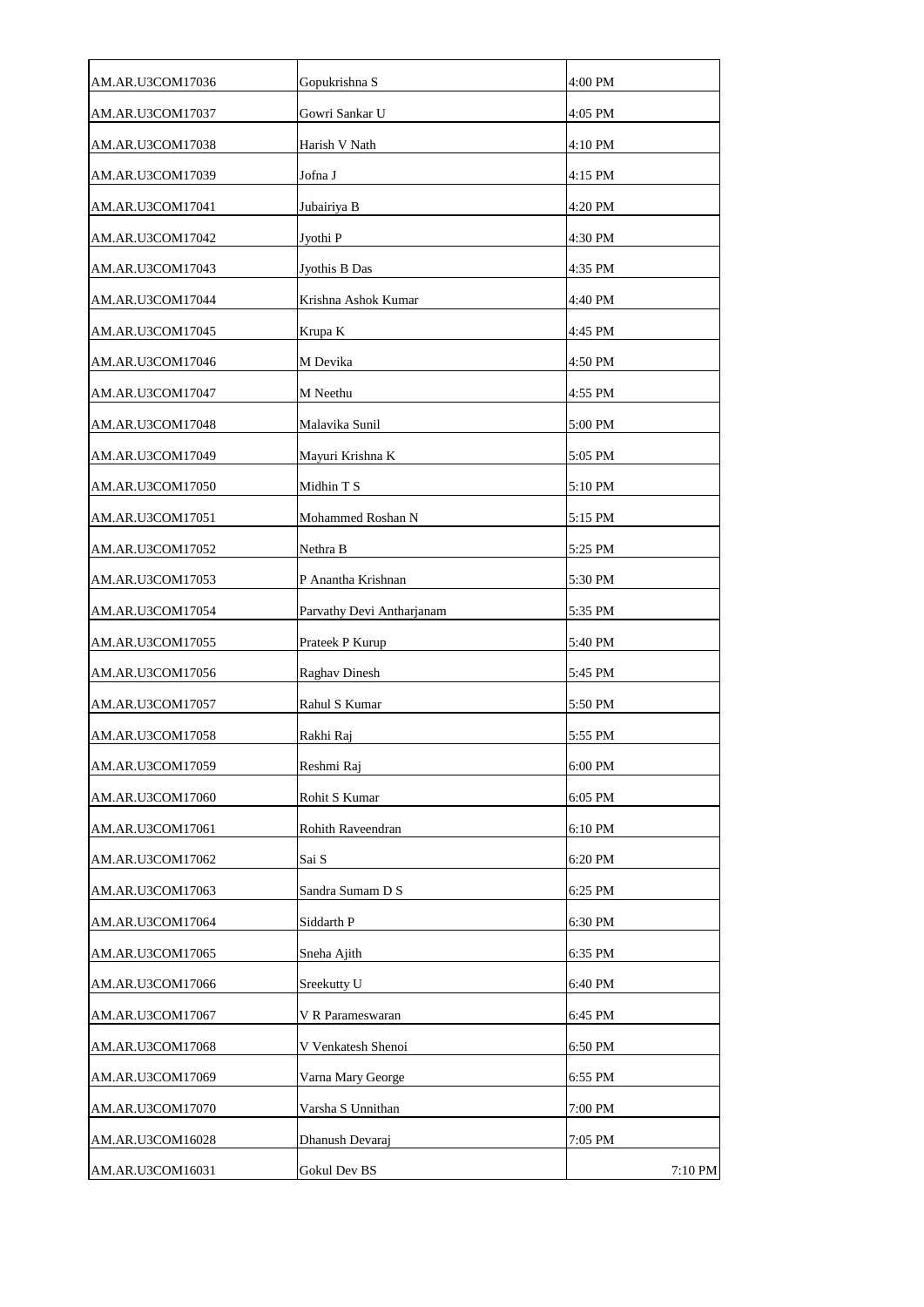| $Staff(s)$ ;<br>Durga Lashmi. C V |                            | Exam daate: 6/22/2020 |             |
|-----------------------------------|----------------------------|-----------------------|-------------|
| Sino RollNo                       | <b>Name</b>                | <b>Time</b>           | <b>Date</b> |
| 1 AM.AR.U3COM16015                | Arathi Vinod               | 2 to 2.05             | 22-06-20    |
| 2 AM.AR.U3COM16036                | Jeffrey Jaimon             | 2.05 to 2.10          | 22-06-20    |
| 3 AM.AR.U3COM16044                | N Naseeha Begum            | 2.10 to 2.15          | 22-06-20    |
| 4 AM.AR.U3COM16057                | Sreejith P J               | 2.15 to 2.20          | 22-06-20    |
| 5 AM.AR.U3COM17001                | Abhijeeth Vinod            | 2.20 to 2.25          | 22-06-20    |
| 6 AM.AR.U3COM17002                | Abhiram Santhosh           | 2.25 to 2.30          | 22-06-20    |
| 7 AM.AR.U3COM17003                | Adarsh Narayana Pillai     | 2.30 to 2.35          | 22-06-20    |
| 8 AM.AR.U3COM17004                | Adarsh Suresh              | 2.35 to 2.40          | 22-06-20    |
| 9 AM.AR.U3COM17005                | Addish S B                 | 2.40 to 2.45          | 22-06-20    |
| 10 AM.AR.U3COM17006               | Adithya B                  | 3.00 to 3.05          | 22-06-20    |
| 11 AM.AR.U3COM17007               | <b>Advaith Sreenath</b>    | 3.05 to 3.10          | 22-06-20    |
| 12 AM.AR.U3COM17009               | Akshay J                   | 3.10 to 3.15          | 22-06-20    |
| 13 AM.AR.U3COM17010               | Akshay R                   | 3.15 to 3.20          | 22-06-20    |
| 14 AM.AR.U3COM17011               | Akshay Sabarinath M        | 3.20 to 3.25          | 22-06-20    |
| 15 AM.AR.U3COM17012               | Ammu Suresh                | 3.25 to 3.30          | 22-06-20    |
| 16 AM.AR.U3COM17013               | Amrita Lakshmi Prakash     | 3.30 to 3.35          | 22-06-20    |
| 17 AM.AR.U3COM17014               | Amrutha Santhosh           | 3.35 to 3.40          | 22-06-20    |
| 18 AM.AR.U3COM17015               | Anagha Harikrishnan        | 3.40 to 3.45          | 22-06-20    |
| 19 AM.AR.U3COM17016               | Anand R                    | 4.00 to 4.05          | 22-06-20    |
| 20 AM.AR.U3COM17017               | Anandhu Prasad             | 4.05 to 4.10          | 22-06-20    |
| 21 AM.AR.U3COM17018               | Anjali Lal                 | 4.10 to 4.15          | 22-06-20    |
| 22 AM.AR.U3COM17019               | Anjali Venugopal           | 4.15 to 4.20          | 22-06-20    |
| 23 AM.AR.U3COM17020               | Anjana Pankajakshan Pillai | 4.20 to 4.25          | 22-06-20    |
| 24 AM.AR.U3COM17021               | Anshila M Antony           | 4.25 to 4.30          | 22-06-20    |
| 25 AM.AR.U3COM17022               | Anupama                    | 4.30 to 4.35          | 22-06-20    |
| 26 AM.AR.U3COM17023               | Anupama Manikantan         | 4.35 to 4.40          | 22-06-20    |
| 27 AM.AR.U3COM17025               | Aparna Jayakumar           | 4.40 to 4.45          | 22-06-20    |
| 28 AM.AR.U3COM17026               | Apoorva Prem               | 4.45 to 5             | 22-06-20    |
| 29 AM.AR.U3COM17028               | Arjun S Kurup              | 5 to 5.05             | 22-06-20    |
| 30 AM.AR.U3COM17029               | Aromal Sajeev              | 5.05 to 5.10          | 22-06-20    |
| 31 AM.AR.U3COM17030               | Athira Venugopal           | 5.10 to 5.15          | 22-06-20    |
| 32 AM.AR.U3COM17031               | Ayida Vahid                | 5.15 to 5.20          | 22-06-20    |
| 33 AM.AR.U3COM17032               | Ayush S Nair               | 5.20 to 5.25          | 22-06-20    |
| 34 AM.AR.U3COM17033               | Deekshitha P               | 5.25 to 5.30          | 22-06-20    |
| 35 AM.AR.U3COM17034               | Dona John                  | 5.30 to 5.35          | 22-06-20    |
| 36 AM.AR.U3COM17035               | <b>Gokul Suresh</b>        | 5.35 to 5.40          | 22-06-20    |
| 37 AM.AR.U3COM17036               | Gopukrishna S              | 5.40 to 5.45          | 22-06-20    |
| 38 AM.AR.U3COM17037               | Gowri Sankar U             | 9.30 to 9.35          | 23-06-20    |
| 39 AM.AR.U3COM17038               | Harish V Nath              | 9.35 to 9.40          | 23-06-20    |
| 40 AM.AR.U3COM17039               | Jofna J                    | 9.40 to 9.45          | 23-06-20    |
| 41 AM.AR.U3COM17041               | Jubairiya B                | 9.45 to 9.50          | 23-06-20    |
| 42 AM.AR.U3COM17042               | Jyothi P                   | 9.50 to 9.55          | 23-06-20    |
| 43 AM.AR.U3COM17043               | Jyothis B Das              | 9.55 to 10            | 23-06-20    |
| 44 AM.AR.U3COM17044               | Krishna Ashok Kumar        | 10.15 to 10.20        | 23-06-20    |

## **Class ;B.Com..2017.R.F&IT.1.15COM313 Course :15COM313\_Auditing-Principles and Practices**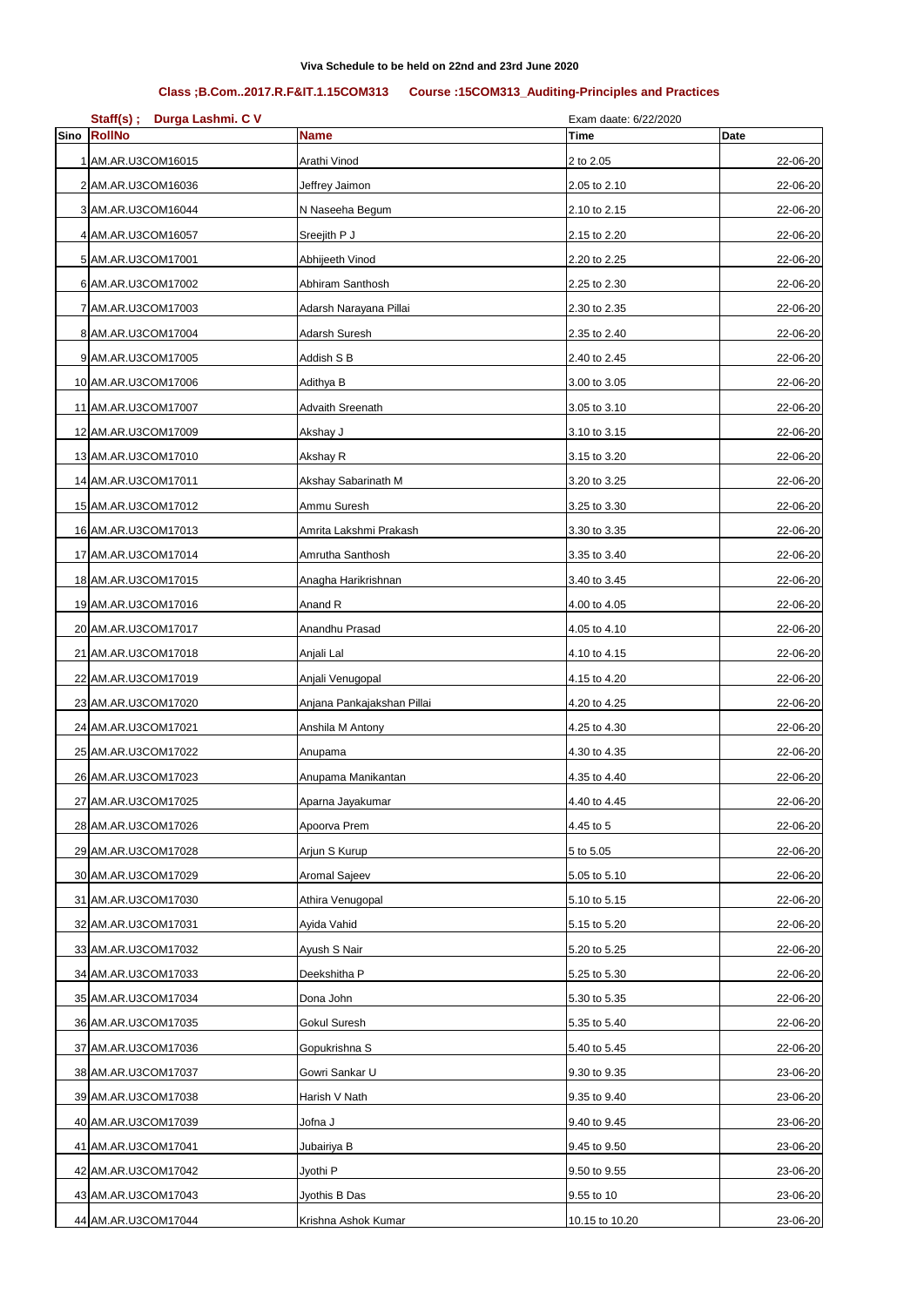| 45 AM.AR.U3COM17045    | Krupa K                   | 10.20 to 10.25 | 23-06-20 |
|------------------------|---------------------------|----------------|----------|
| 46 AM.AR.U3COM17046    | M Devika                  | 10.25 to 10.30 | 23-06-20 |
|                        |                           |                |          |
| 47 AM.AR.U3COM17047    | M Neethu                  | 10.30 to 10.35 | 23-06-20 |
| 48 AM.AR.U3COM17048    | Malavika Sunil            | 10.35 to 10.40 | 23-06-20 |
| 49 AM.AR.U3COM17049    | Mayuri Krishna K          | 10.40 to 10.45 | 23-06-20 |
| 50 AM.AR.U3COM17050    | Midhin T S                | 10.45 to 10.50 | 23-06-20 |
| 51 AM.AR.U3COM17051    | Mohammed Roshan N         | 10.50 to 10.55 | 23-06-20 |
| 52 AM.AR.U3COM17052    | Nethra B                  | 10.55 to 11    | 23-06-20 |
| 53 AM.AR.U3COM17053    | P Anantha Krishnan        | 11 to 11.05    | 23-06-20 |
| 54 AM.AR.U3COM17054    | Parvathy Devi Antharjanam | 11.10 to 11.15 | 23-06-20 |
| 55 AM.AR.U3COM17055    | Prateek P Kurup           | 11.15 to 11.20 | 23-06-20 |
| 56 AM.AR.U3COM17056    | Raghav Dinesh             | 11.20 to 11.25 | 23-06-20 |
| 57 AM.AR.U3COM17057    | Rahul S Kumar             | 11.25 to 11.30 | 23-06-20 |
| 58 AM.AR.U3COM17058    | Rakhi Raj                 | 11.30 to 11.35 | 23-06-20 |
| 59 AM.AR.U3COM17059    | Reshmi Raj                | 11.35 to 11.40 | 23-06-20 |
| 60 AM.AR.U3COM17060    | Rohit S Kumar             | 11.40 to 11.45 | 23-06-20 |
| 61 AM.AR.U3COM17061    | Rohith Raveendran         | 12.00 to 12.05 | 23-06-20 |
| 62 AM.AR.U3COM17062    | Sai S                     | 12.05 to 12.10 | 23-06-20 |
| 63 AM.AR.U3COM17063    | Sandra Sumam D S          | 12.10 to 12.15 | 23-06-20 |
| 64 AM.AR.U3COM17064    | Siddarth P                | 12.15 to 12.20 | 23-06-20 |
| 65 AM.AR.U3COM17065    | Sneha Ajith               | 12.20 to 12.25 | 23-06-20 |
| 66 AM.AR.U3COM17066    | Sreekutty U               | 12.25 to 12.30 | 23-06-20 |
| 67 AM.AR.U3COM17067    | V R Parameswaran          | 12.30 to 12.35 | 23-06-20 |
| 68 AM.AR.U3COM17068    | V Venkatesh Shenoi        | 12.35 to 12.40 | 23-06-20 |
| 69 AM.AR.U3COM17069    | Varna Mary George         | 12.40 to 12.45 | 23-06-20 |
| 70 AM.AR.U3COM17070    | Varsha S Unnithan         | 12.45 to 12.50 | 23-06-20 |
|                        |                           |                |          |
| SUPPLEMENTARY STUDENTS |                           | 2 TO 3 p.m     | 23-06-20 |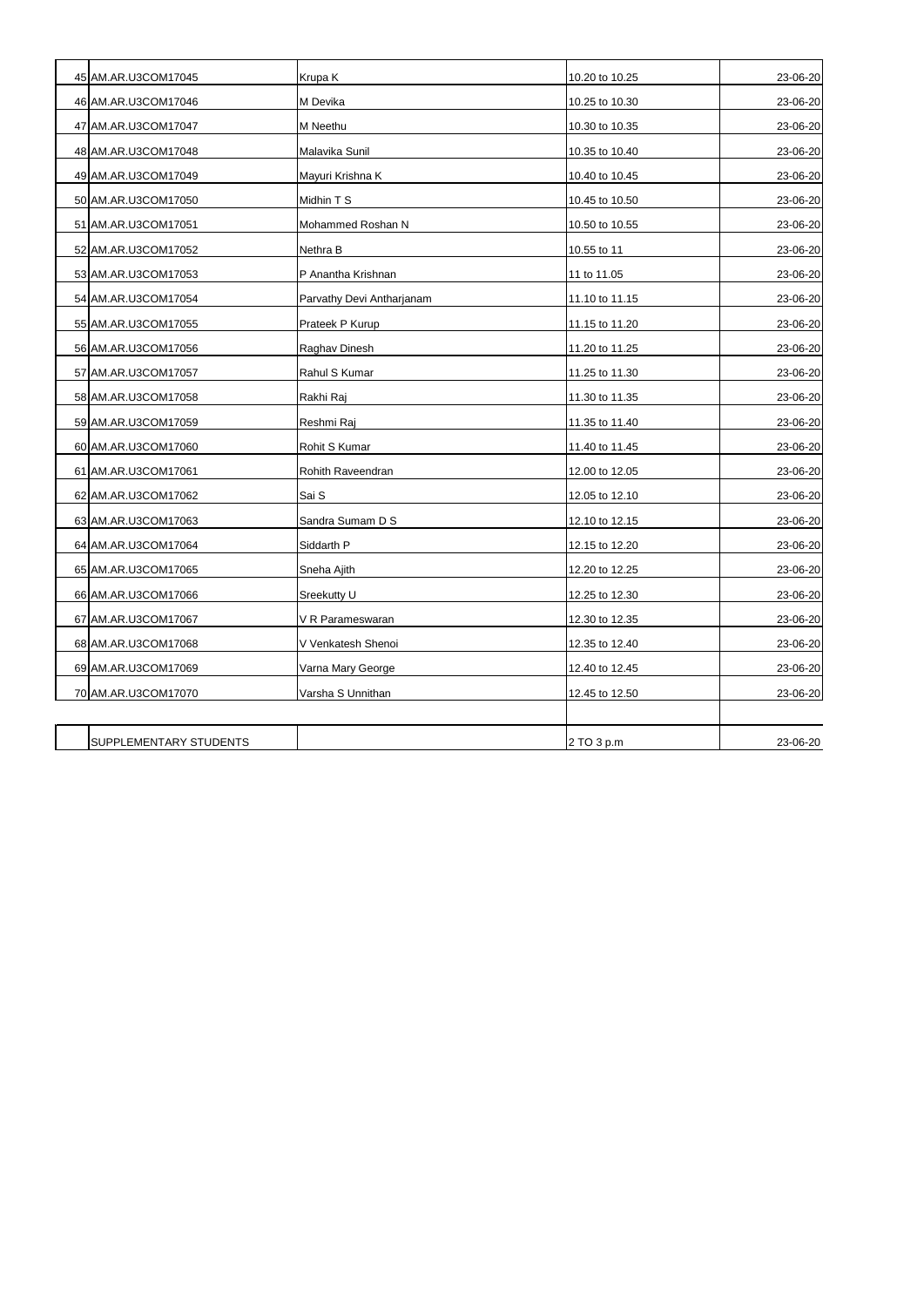|                              | VIVA SCHEDULE FOR 2017 BCom                             |         |
|------------------------------|---------------------------------------------------------|---------|
| Staff(s);<br><b>Abymon A</b> | Course: 15COM312 Capital Markets and Financial Services |         |
|                              | 24-6-2020 MONDAY                                        |         |
| SI No RollNo                 | <b>Name</b>                                             | Time    |
| 1 AM.AR.U3COM16015           | Arathi Vinod                                            | 1:45 PM |
| 2 AM.AR.U3COM16036           | Jeffrey Jaimon                                          | 1:50 PM |
| 3 AM.AR.U3COM16044           | N Naseeha Begum                                         | 1:55 PM |
| 4 AM.AR.U3COM16057           | Sreejith P J                                            | 2:00 PM |
| 5 AM.AR.U3COM17001           | Abhijeeth Vinod                                         | 2:05 PM |
| 6 AM.AR.U3COM17002           | Abhiram Santhosh                                        | 2:10 PM |
| 7 AM.AR.U3COM17003           | Adarsh Narayana Pillai                                  | 2:15 PM |
| 8 AM.AR.U3COM17004           | Adarsh Suresh                                           | 2:20 PM |
| 9 AM.AR.U3COM17005           | Addish S B                                              | 2:25 PM |
| 10 AM.AR.U3COM17006          | Adithya B                                               | 2:30 PM |
| 11 AM.AR.U3COM17007          | <b>Advaith Sreenath</b>                                 | 2:40 PM |
| 12 AM.AR.U3COM17009          | Akshay J                                                | 2:45 PM |
| 13 AM.AR.U3COM17010          | Akshay R                                                | 2:50 PM |
| 14 AM.AR.U3COM17011          | Akshay Sabarinath M                                     | 2:55 PM |
| 15 AM.AR.U3COM17012          | Ammu Suresh                                             | 3:00 PM |
| 16 AM.AR.U3COM17013          | Amrita Lakshmi Prakash                                  | 3:05 PM |
| 17 AM.AR.U3COM17014          | Amrutha Santhosh                                        | 3:10 PM |
| 18 AM.AR.U3COM17015          | Anagha Harikrishnan                                     | 3:15 PM |
| 19 AM.AR.U3COM17016          | Anand R                                                 | 3:20 PM |
| 20 AM.AR.U3COM17017          | Anandhu Prasad                                          | 3:25 PM |
| 21 AM.AR.U3COM17018          | Anjali Lal                                              | 3:35 PM |
| 22 AM.AR.U3COM17019          | Anjali Venugopal                                        | 3:40 PM |
| 23 AM.AR.U3COM17020          | Anjana Pankajakshan Pillai                              | 3:45 PM |
| 24 AM.AR.U3COM17021          | Anshila M Antony                                        | 3:50 PM |
| 25 AM.AR.U3COM17022          | Anupama                                                 | 3:55 PM |
| 26 AM.AR.U3COM17023          | Anupama Manikantan                                      | 4:00 PM |
| 27 AM.AR.U3COM17025          | Aparna Jayakumar                                        | 4:05 PM |
| 28 AM.AR.U3COM17026          | Apoorva Prem                                            | 4:10 PM |
| 29 AM.AR.U3COM17028          | Arjun S Kurup                                           | 4:15 PM |
| 30 AM.AR.U3COM17029          | Aromal Sajeev                                           | 4:20 PM |
| 31 AM.AR.U3COM17030          | Athira Venugopal                                        | 4:30 PM |
| 32 AM.AR.U3COM17031          | Ayida Vahid                                             | 4:35 PM |
| 33 AM.AR.U3COM17032          | Ayush S Nair                                            | 4:40 PM |
| 34 AM.AR.U3COM17033          | Deekshitha P                                            | 4:45 PM |
| 35 AM.AR.U3COM17034          | Dona John                                               | 4:50 PM |
| 36 AM.AR.U3COM17035          | Gokul Suresh                                            | 4:55 PM |
| 37 AM.AR.U3COM17036          | Gopukrishna S                                           | 5:00 PM |
| 38 AM.AR.U3COM17037          | Gowri Sankar U                                          | 5:05 PM |
| 39 AM.AR.U3COM17038          | Harish V Nath                                           | 5:10 PM |
| 40 AM.AR.U3COM17039          | Jofna J                                                 | 5:15 PM |
| 41 AM.AR.U3COM17041          | Jubairiya B                                             | 5:25 PM |
| 42 AM.AR.U3COM17042          | Jyothi P                                                | 5:30 PM |
| 43 AM.AR.U3COM17043          | Jyothis B Das                                           | 5:35 PM |
| 44 AM.AR.U3COM17044          | Krishna Ashok Kumar                                     | 5:40 PM |
| 45 AM.AR.U3COM17045          | Krupa K                                                 | 5:45 PM |
| 46 AM.AR.U3COM17046          | M Devika                                                | 5:50 PM |
| 47 AM.AR.U3COM17047          | M Neethu                                                | 5:55 PM |
| 48 AM.AR.U3COM17048          | Malavika Sunil                                          | 6:00 PM |
| 49 AM.AR.U3COM17049          | Mayuri Krishna K                                        | 6:05 PM |
| 50 AM.AR.U3COM17050          | Midhin T S                                              | 6:10 PM |
| 51 AM.AR.U3COM17051          | Mohammed Roshan N                                       | 6:20 PM |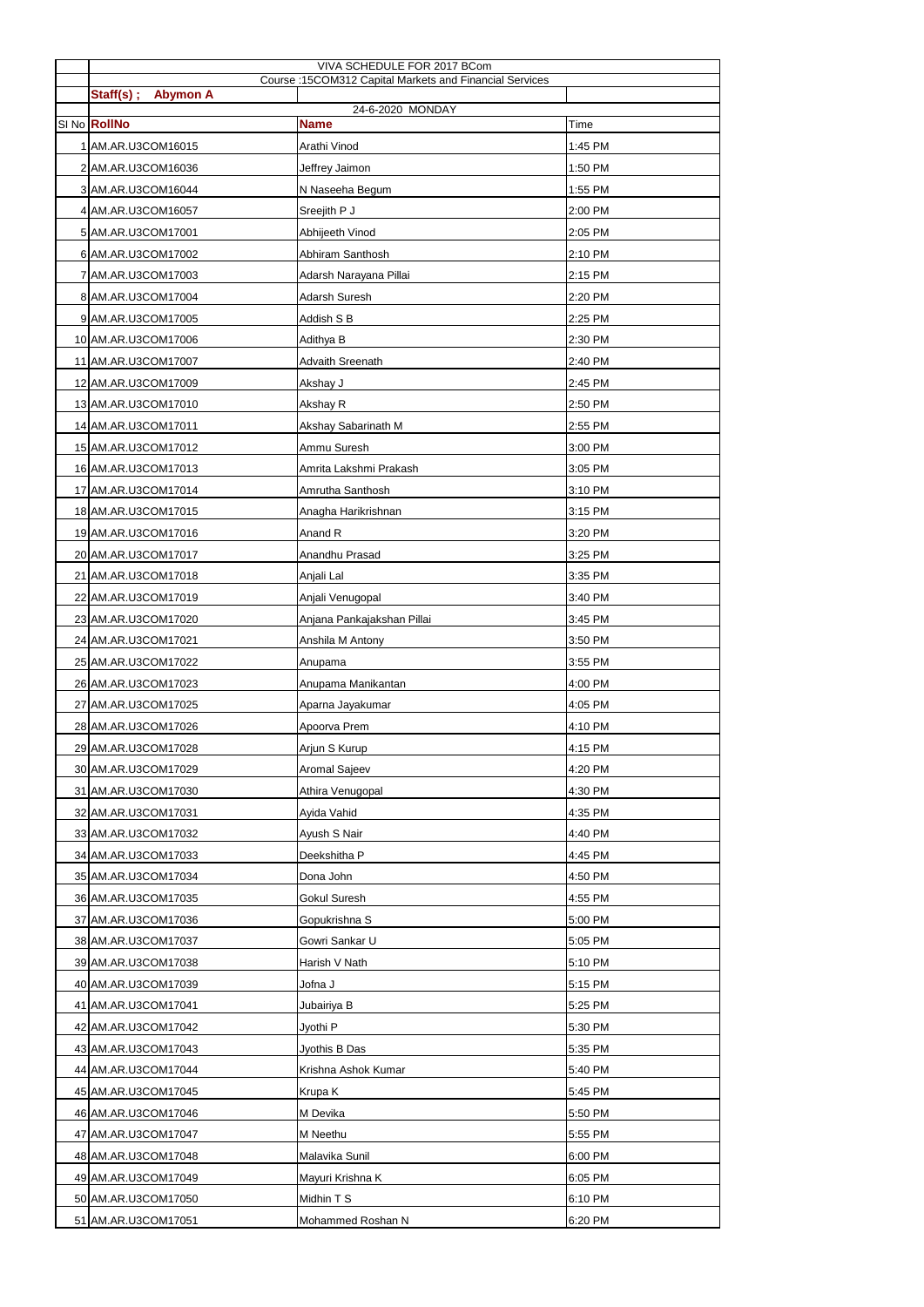| 52 AM.AR.U3COM17052 | Nethra B                  | 6:25 PM |
|---------------------|---------------------------|---------|
| 53 AM.AR.U3COM17053 | P Anantha Krishnan        | 6:30 PM |
| 54 AM.AR.U3COM17054 | Parvathy Devi Antharjanam | 6:35 PM |
| 55 AM.AR.U3COM17055 | Prateek P Kurup           | 6:40 PM |
| 56 AM.AR.U3COM17056 | Raghav Dinesh             | 6:45 PM |
| 57 AM.AR.U3COM17057 | Rahul S Kumar             | 6:50 PM |
| 58 AM.AR.U3COM17058 | Rakhi Raj                 | 6:55 PM |
| 59 AM.AR.U3COM17059 | Reshmi Raj                | 7:00 PM |
| 60 AM.AR.U3COM17060 | Rohit S Kumar             | 7:05 PM |
| 61 AM.AR.U3COM17061 | Rohith Raveendran         | 7:15 PM |
| 62 AM.AR.U3COM17062 | Sai S                     | 7:20 PM |
| 63 AM.AR.U3COM17063 | Sandra Sumam D S          | 7:25 PM |
| 64 AM.AR.U3COM17064 | Siddarth P                | 7:30 PM |
| 65 AM.AR.U3COM17065 | Sneha Ajith               | 7:35 PM |
| 66 AM.AR.U3COM17066 | Sreekutty U               | 7:40 PM |
| 67 AM.AR.U3COM17067 | V R Parameswaran          | 7:45 PM |
| 68 AM.AR.U3COM17068 | V Venkatesh Shenoi        | 7:50 PM |
| 69 AM.AR.U3COM17069 | Varna Mary George         | 7:55 PM |
| 70 AM.AR.U3COM17070 | Varsha S Unnithan         | 8:00 PM |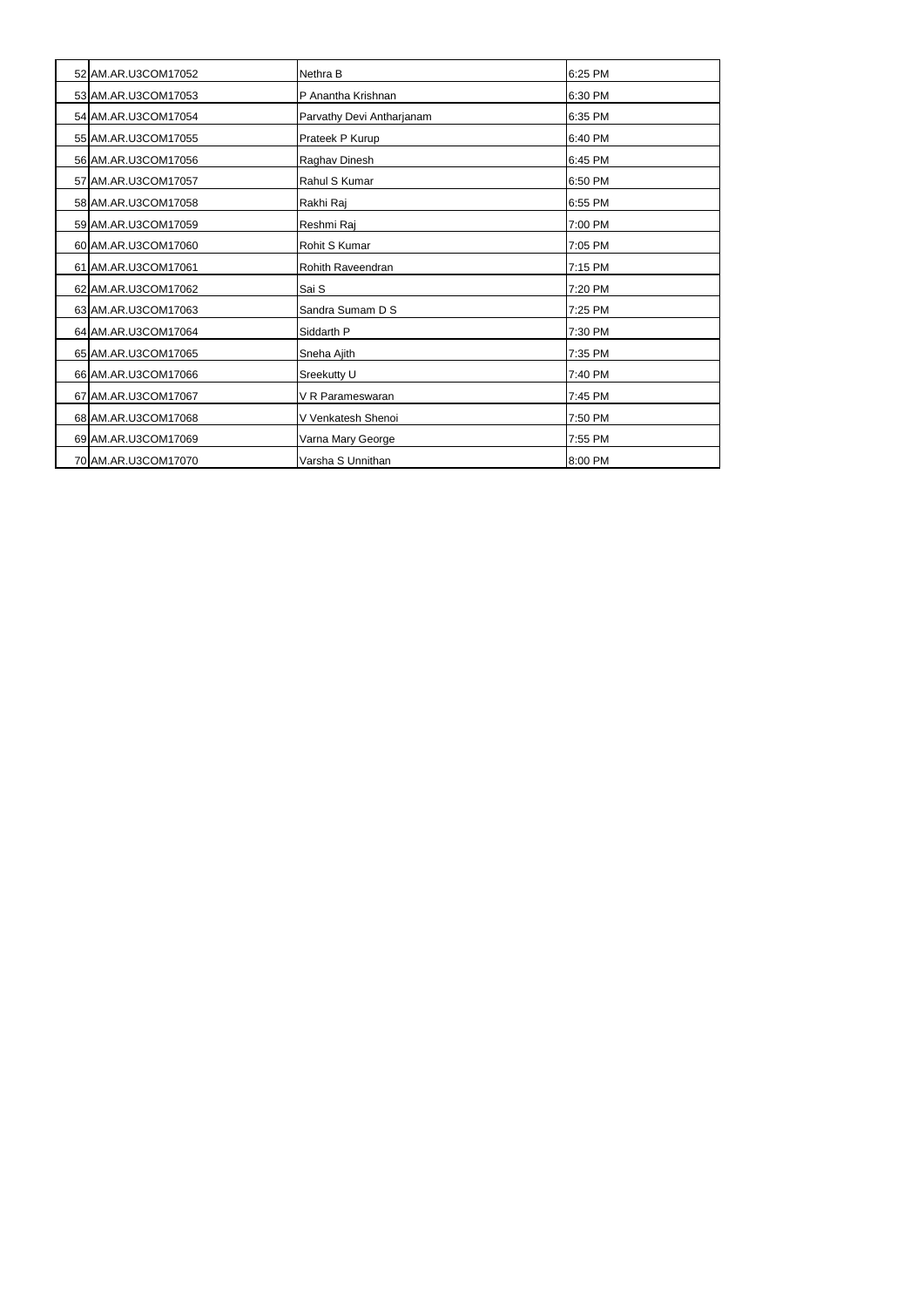| VIVA SCHEDULE FOR 2017 B COM - ELECTIVE |                                    |             |  |  |
|-----------------------------------------|------------------------------------|-------------|--|--|
| 15COM 304 INVESTMENT MANAGEMENT         |                                    |             |  |  |
| <b>SL NO</b><br>ROLL NO                 | 26.06.2020 - FRIDAY<br><b>NAME</b> | <b>TIME</b> |  |  |
| 1 AM.AR.U3COM16057                      | Sreejith P J                       | 1:45 PM     |  |  |
| 2 AM.AR.U3COM17001                      | Abhijeeth Vinod                    | 1:50 PM     |  |  |
| 3 AM.AR.U3COM17002                      | Abhiram Santhosh                   | 1:55 PM     |  |  |
| 4 AM.AR.U3COM17006                      | Adithya B                          | 2:00 PM     |  |  |
| 5 AM.AR.U3COM17010                      | Akshay R                           | 2:05 PM     |  |  |
| 6 AM.AR.U3COM17011                      | Akshay Sabarinath M                | 2:10 PM     |  |  |
| 7 AM.AR.U3COM17013                      | Amrita Lakshmi Prakash             | 2:15 PM     |  |  |
| 8 AM.AR.U3COM17015                      | Anagha Harikrishnan                | 2:20 PM     |  |  |
| 9 AM.AR.U3COM17018                      | Anjali Lal                         | 2:25 PM     |  |  |
| 10 AM.AR.U3COM17019                     | Anjali Venugopal                   | 2:30 PM     |  |  |
| 11 AM.AR.U3COM17020                     | Anjana Pankajakshan Pillai         | 2:40 PM     |  |  |
| 12 AM.AR.U3COM17021                     | Anshila M Antony                   | 2:45 PM     |  |  |
| 13 AM.AR.U3COM17025                     | Aparna Jayakumar                   | 2:50 PM     |  |  |
| 14 AM.AR.U3COM17028                     | Arjun S Kurup                      | 2:55 PM     |  |  |
| 15 AM.AR.U3COM17030                     | Athira Venugopal                   | 3:00 PM     |  |  |
| 16 AM.AR.U3COM17031                     | Ayida Vahid                        | 3:05 PM     |  |  |
| 17 AM.AR.U3COM17033                     | Deekshitha P                       | 3:10 PM     |  |  |
| 18 AM.AR.U3COM17034                     | Dona John                          | 3:15 PM     |  |  |
| 19 AM.AR.U3COM17035                     | Gokul Suresh                       | 3:20 PM     |  |  |
| 20 AM.AR.U3COM17036                     | Gopukrishna S                      | 3:25 PM     |  |  |
| 21 AM.AR.U3COM17039                     | Jofna J                            | 3:35 PM     |  |  |
| 22 AM.AR.U3COM17041                     | Jubairiya B                        | 3:40 PM     |  |  |
| 23 AM.AR.U3COM17042                     | Jyothi P                           | 3:45 PM     |  |  |
| 24 AM.AR.U3COM17044                     | Krishna Ashok Kumar                | 3:50 PM     |  |  |
| 25 AM.AR.U3COM17045                     | Krupa K                            | 3:55 PM     |  |  |
| 26 AM.AR.U3COM17046                     | M Devika                           | 4:00 PM     |  |  |
| 27 AM.AR.U3COM17047                     | M Neethu                           | 4:05 PM     |  |  |
| 28 AM.AR.U3COM17049                     | Mayuri Krishna K                   | 4:10 PM     |  |  |
| 29 AM.AR.U3COM17050                     | Midhin T S                         | 4:15 PM     |  |  |
| 30 AM.AR.U3COM17051                     | Mohammed Roshan N                  | 4:20 PM     |  |  |
| 31 AM.AR.U3COM17053                     | P Anantha Krishnan                 | 4:30 PM     |  |  |
| 32 AM.AR.U3COM17054                     | Parvathy Devi Antharjanam          | 4:35 PM     |  |  |
| 33 AM.AR.U3COM17055                     | Prateek P Kurup                    | 4:40 PM     |  |  |
| 34 AM.AR.U3COM17058                     | Rakhi Raj                          | 4:45 PM     |  |  |
| 35 AM.AR.U3COM17061                     | Rohith Raveendran                  | 4:50 PM     |  |  |
| 36 AM.AR.U3COM17062                     | Sai S                              | 4:55 PM     |  |  |
| 37 AM.AR.U3COM17064                     | Siddarth P                         | 5:00 PM     |  |  |
| 38 AM.AR.U3COM17065                     | Sneha Ajith                        | 5:05 PM     |  |  |
| 39 AM.AR.U3COM17066                     | Sreekutty U                        | 5:10 PM     |  |  |
| 40 AM.AR.U3COM17067                     | V R Parameswaran                   | 5:15 PM     |  |  |
| 41 AM.AR.U3COM17069                     | Varna Mary George                  | 5:20 PM     |  |  |
| 42 AM.AR.U3COM17070                     | Varsha S Unnithan                  | 5:25 PM     |  |  |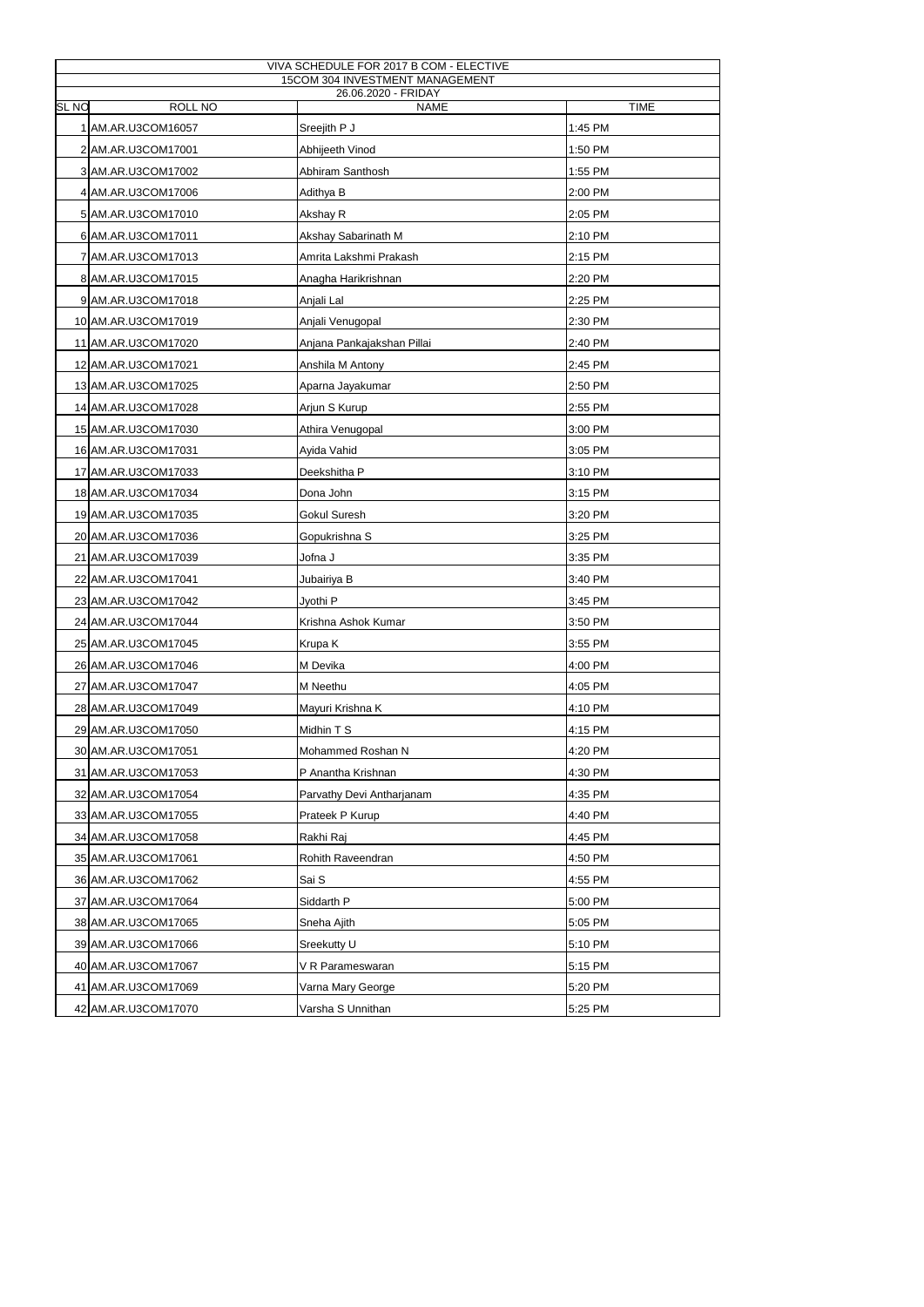| VIVA SCHEDULE FOR 2017 BCOM<br>15BUS312 STRATEGIC MANAGEMENT FOR BUSINESS<br>21.06.2020 - SUNDAY |                      |                            |             |  |
|--------------------------------------------------------------------------------------------------|----------------------|----------------------------|-------------|--|
| <b>SL NO</b>                                                                                     | <b>ROLL NO</b>       | <b>NAME</b>                | <b>TIME</b> |  |
|                                                                                                  | 1 AM.AR.U3COM17001   | Abhijeeth Vinod            | 9:30 AM     |  |
|                                                                                                  | 2 AM.AR.U3COM17002   | Abhiram Santhosh           | 9:35 AM     |  |
|                                                                                                  | 3 AM.AR.U3COM17003   | Adarsh Narayana Pillai     | 9:40 AM     |  |
|                                                                                                  | 4 AM.AR.U3COM17004   | Adarsh Suresh              | 9:45 AM     |  |
|                                                                                                  | 5 AM.AR.U3COM17005   | Addish S B                 | 9:50 AM     |  |
|                                                                                                  | 6 AM.AR.U3COM17006   | Adithya B                  | 9:55 AM     |  |
|                                                                                                  | 7   AM.AR.U3COM17007 | Advaith Sreenath           | 10:00 AM    |  |
|                                                                                                  | 8 AM.AR.U3COM17009   | Akshay J                   | 10:05 AM    |  |
|                                                                                                  | 9 AM.AR.U3COM17010   | Akshay R                   | 10:10 AM    |  |
|                                                                                                  | 10 AM.AR.U3COM17011  | Akshay Sabarinath M        | 10:15 AM    |  |
|                                                                                                  | 11 AM.AR.U3COM17012  | Ammu Suresh                | 10:25 AM    |  |
|                                                                                                  | 12 AM.AR.U3COM17013  | Amrita Lakshmi Prakash     | 10:30 AM    |  |
|                                                                                                  | 13 AM.AR.U3COM17014  | Amrutha Santhosh           | 10:35 AM    |  |
|                                                                                                  | 14 AM.AR.U3COM17015  | Anagha Harikrishnan        | 10:40 AM    |  |
|                                                                                                  | 15 AM.AR.U3COM17016  | Anand R                    | 10:45 AM    |  |
|                                                                                                  | 16 AM.AR.U3COM17017  | Anandhu Prasad             | 10:50 AM    |  |
|                                                                                                  | 17 AM.AR.U3COM17018  | Anjali Lal                 | 10:55 AM    |  |
|                                                                                                  | 18 AM.AR.U3COM17019  | Anjali Venugopal           | 11:00 AM    |  |
|                                                                                                  | 19 AM.AR.U3COM17020  | Anjana Pankajakshan Pillai | 11:05 AM    |  |
|                                                                                                  | 20 AM.AR.U3COM17021  | Anshila M Antony           | 11:10 AM    |  |
|                                                                                                  | 21 AM.AR.U3COM17022  | Anupama                    | 11:20 AM    |  |
|                                                                                                  | 22 AM.AR.U3COM17023  | Anupama Manikantan         | 11:25 AM    |  |
|                                                                                                  | 23 AM.AR.U3COM17025  | Aparna Jayakumar           | 11:30 AM    |  |
|                                                                                                  | 24 AM.AR.U3COM17026  | Apoorva Prem               | 11:35 AM    |  |
|                                                                                                  | 25 AM.AR.U3COM17028  | Arjun S Kurup              | 11:40 AM    |  |
|                                                                                                  | 26 AM.AR.U3COM17029  | Aromal Sajeev              | 11:45 AM    |  |
|                                                                                                  | 27 AM.AR.U3COM17030  | Athira Venugopal           | 11:50 AM    |  |
|                                                                                                  | 28 AM.AR.U3COM17031  | Ayida Vahid                | 11:55 AM    |  |
|                                                                                                  | 29 AM.AR.U3COM17032  | Ayush S Nair               | 12:00 PM    |  |
|                                                                                                  | 30 AM.AR.U3COM17033  | Deekshitha P               | 12:05 PM    |  |
|                                                                                                  | 31 AM.AR.U3COM17034  | Dona John                  | 12:15 PM    |  |
|                                                                                                  | 32 AM.AR.U3COM17035  | Gokul Suresh               | 12:20 PM    |  |
|                                                                                                  | 33 AM.AR.U3COM17036  | Gopukrishna S              | 12:25 PM    |  |
|                                                                                                  | 34 AM.AR.U3COM17037  | Gowri Sankar U             | 12:30 PM    |  |
|                                                                                                  | 35 AM.AR.U3COM17038  | Harish V Nath              | 12:35 PM    |  |
|                                                                                                  | 36 AM.AR.U3COM17039  | Jofna J                    | 12:40 PM    |  |
|                                                                                                  | 37 AM.AR.U3COM17041  | Jubairiya B                | 12:45 PM    |  |
|                                                                                                  | 38 AM.AR.U3COM17042  | Jyothi P                   | 12:50 PM    |  |
|                                                                                                  | 39 AM.AR.U3COM17043  | Jyothis B Das              | 12:55 PM    |  |
|                                                                                                  | 40 AM.AR.U3COM17044  | Krishna Ashok Kumar        | 1:00 PM     |  |
|                                                                                                  |                      |                            |             |  |
|                                                                                                  | 41 AM.AR.U3COM17045  | Krupa K                    | 1:30 PM     |  |
|                                                                                                  | 42 AM.AR.U3COM17046  | M Devika                   | 1:35 PM     |  |
|                                                                                                  | 43 AM.AR.U3COM17047  | M Neethu                   | 1:40 PM     |  |
|                                                                                                  | 44 AM.AR.U3COM17048  | Malavika Sunil             | 1:45 PM     |  |
|                                                                                                  | 45 AM.AR.U3COM17049  | Mayuri Krishna K           | 1:50 PM     |  |
|                                                                                                  | 46 AM.AR.U3COM17050  | Midhin TS                  | 1:55 PM     |  |
|                                                                                                  | 47 AM.AR.U3COM17051  | Mohammed Roshan N          | 2:00 PM     |  |
|                                                                                                  | 48 AM.AR.U3COM17052  | Nethra B                   | 2:05 PM     |  |
|                                                                                                  | 49 AM.AR.U3COM17053  | P Anantha Krishnan         | 2:10 PM     |  |
|                                                                                                  | 50 AM.AR.U3COM17054  | Parvathy Devi Antharjanam  | 2:15 PM     |  |
|                                                                                                  | 51 AM.AR.U3COM17055  | Prateek P Kurup            | 2:25 PM     |  |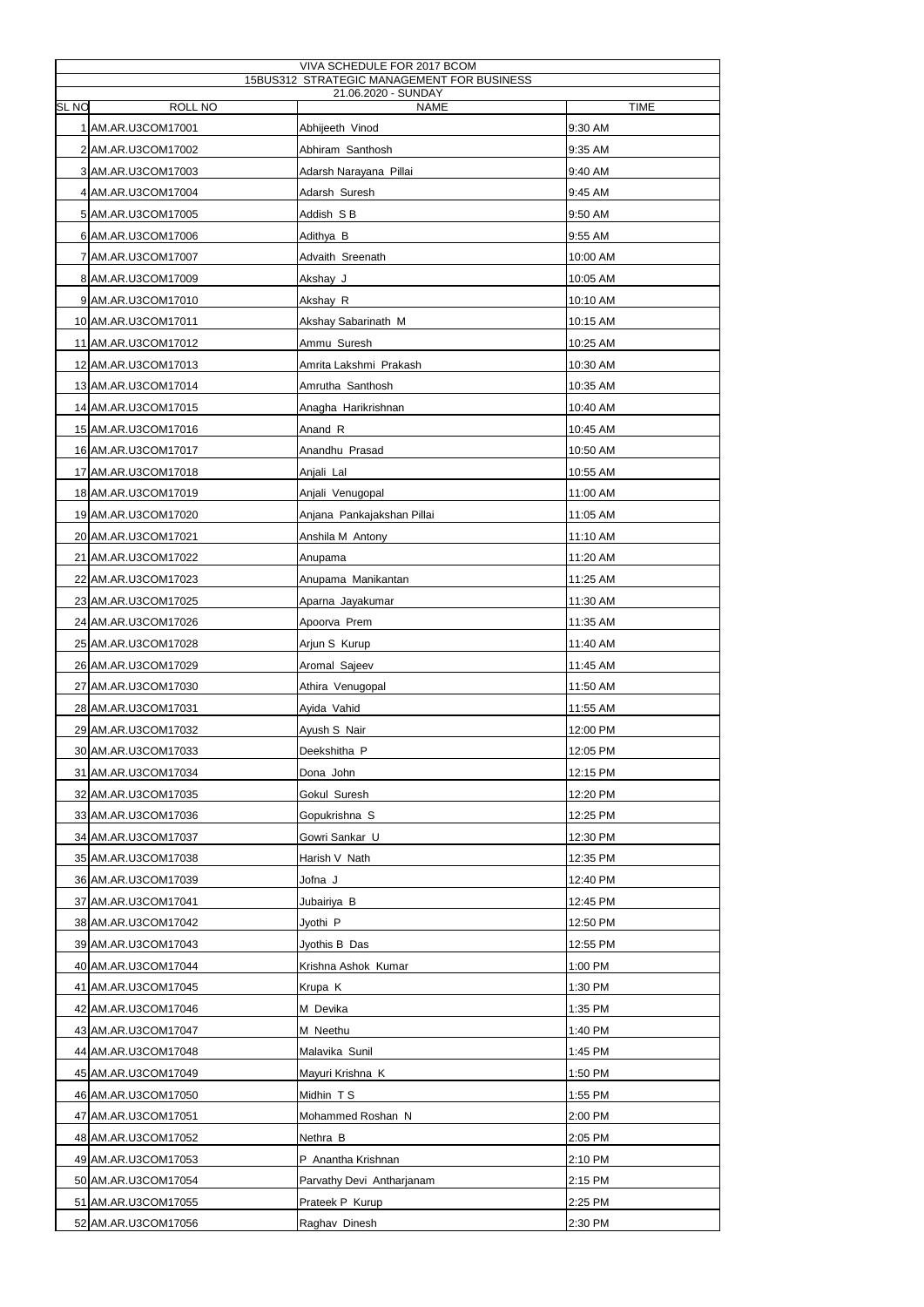| 53 AM.AR.U3COM17057 | Rahul S Kumar      | 2:35 PM |
|---------------------|--------------------|---------|
| 54 AM.AR.U3COM17058 | Rakhi Raj          | 2:40 PM |
| 55 AM.AR.U3COM17059 | Reshmi Raj         | 2:45 PM |
| 56 AM.AR.U3COM17060 | Rohit S Kumar      | 2:50 PM |
| 57 AM.AR.U3COM17061 | Rohith Raveendran  | 2:55 PM |
| 58 AM.AR.U3COM17062 | Sai S              | 3:00 PM |
| 59 AM.AR.U3COM17063 | Sandra Sumam D S   | 3:05 PM |
| 60 AM.AR.U3COM17064 | Siddarth P         | 3:10 PM |
| 61 AM.AR.U3COM17065 | Sneha Ajith        | 3:20 PM |
| 62 AM.AR.U3COM17066 | Sreekutty U        | 3:25 PM |
| 63 AM.AR.U3COM17067 | V R Parameswaran   | 3:30 PM |
| 64 AM.AR.U3COM17068 | V Venkatesh Shenoi | 3:35 PM |
| 65 AM.AR.U3COM17069 | Varna Mary George  | 3:40 PM |
| 66 AM.AR.U3COM17070 | Varsha S Unnithan  | 3:45 PM |
| 67 AM.AR.U3COM16015 | Arathi Vinod       | 3:50 PM |
| 68 AM.AR.U3COM16036 | Jeffrey Jaimon     | 3:55 PM |
| 69 AM.AR.U3COM16044 | N Naseeha Begum    | 4:00 PM |
| 70 AM.AR.U3COM16057 | Sreejith P J       | 4:05 PM |
| 71 AM.AR.U3BBA16025 | Ashutosh Kumar Rai | 4:10 PM |